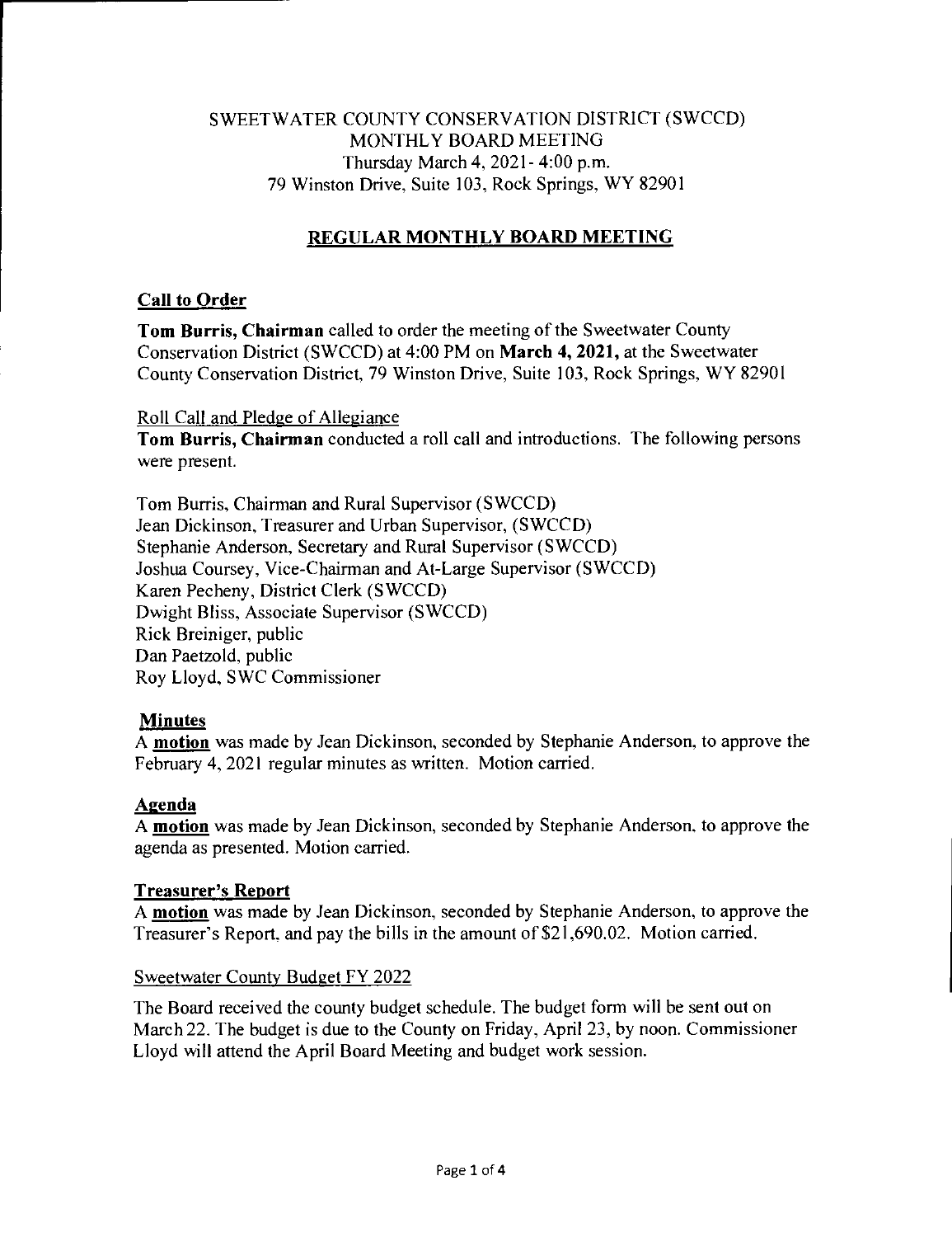First Bank designation of control person

A **motion** was made by, Joshua Coursey, seconded by Jean Dickinson, to designate Karen Pecheny, District Clerk, as the control person for First Bank. Motion carried.

2021 Department of Revenue Compliance Letter The District is compliant for tax year 2021.

## **Special Reports**

Roy Lloyd

• Lloyd introduced himself and said he was excited to attend the Conservation District meetings and learn more about public lands and conservation. Lloyd spoke about the county budgets for FY 2022 and reported on a 14-million-dollar deficit due to mineral devaluations.

Dwight Bliss — Board - SWCCD Office Update and Discussion

- Bliss has created a timeline for tasks, a floor plan of the new office space to lay out office furniture and equipment for the up-and-coming office move.
- Working with contractors to get estimates to move the IT and electrical services that are needed.
- Discussed the need to be out of the Gateway Office by the end of May. The county is currently working on an MOU for the District to review and sign.
- The District will look at the surplus office furniture from the county that will be available to county agencies next week.

## **Unfinished Business**

Bitter-Killpecker Creek Update and Actions

WDA water quality grant for FY 2021-22

A **motion** was made by Jean Dickinson, seconded by Stephanie Anderson, to approve and submit the water quality grant for \$20,000.00. Motion carried.

## Final report for the Bitter Creek Watershed Based Plan

Information was included in the supervisor packets.

#### Schedule BKWAG Meeting

The Board discussed holding the BKWAG meeting on April 13/April 27. Staff was directed to contact EDE Consulting on the best day.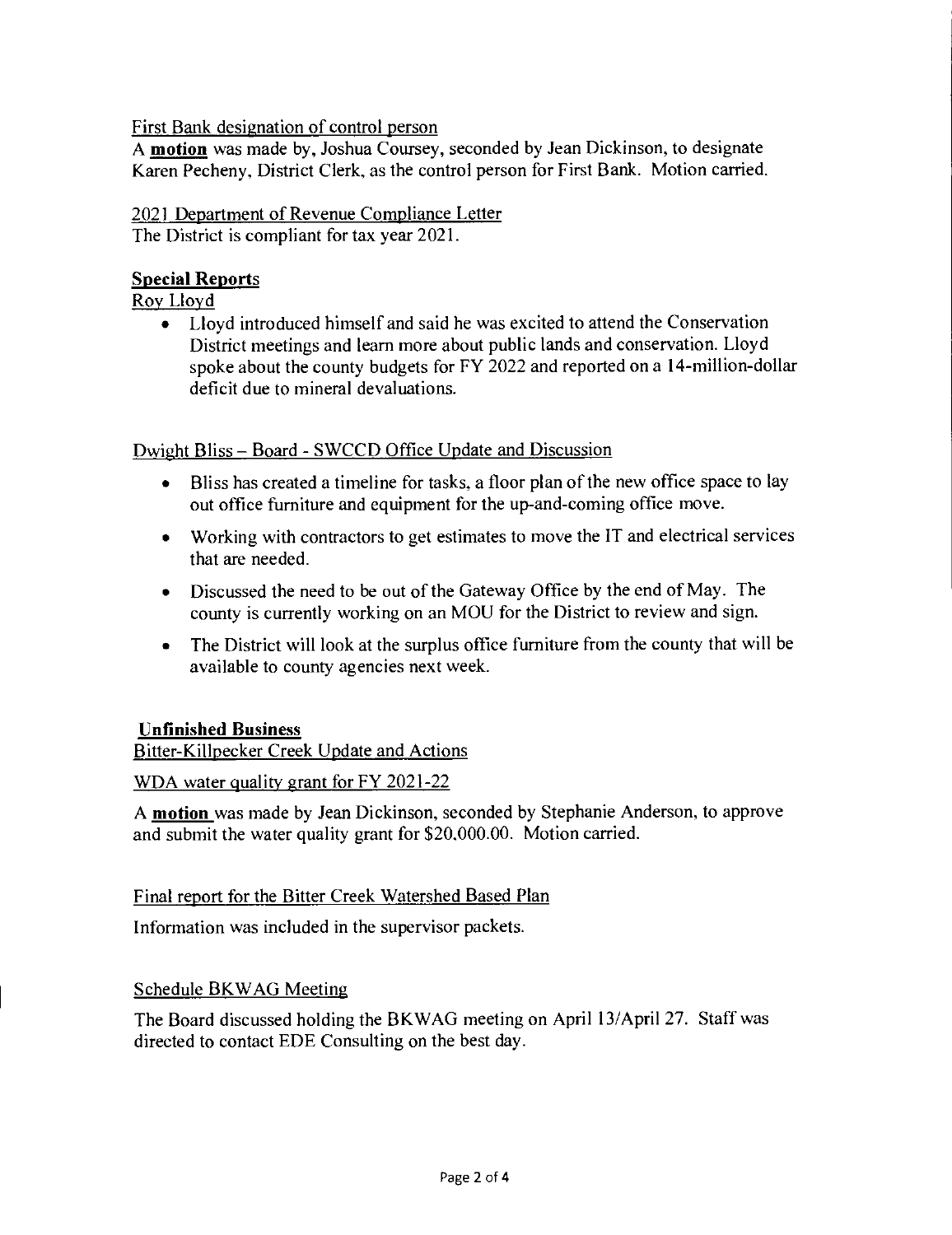## **New Business**

WACD Legislative Update #5, #6 Information was included in supervisor's packets.

Local Government Liability Pool (LGLP) Renewal Membership Application A **motion** was made by Jean Dickinson, seconded by Stephanie Anderson, to sign and submit the renewal application. Motion carried.

#### Community Enhancement Grant — Discuss and Advertise

The Board discussed the Community Enhancement Grant. Coursey said he spoke with three interested parties who may submit grants. Grants are due by April 1, 2021.

### **Supervisors Reports**

### Tom Burris

• Reported on the conflict-of-interest memorandum (2-1-2006) and resolution. Burris asked the Board to review the resolution and conflict of interest and disclosure requirements. Burris asked to have comments ready for the April meeting. Staff was directed to add for discussion to the April Board meeting.

#### Jean Dickinson

• Attended the CLG meeting in Kemmerer, working on the travel plans updates (Wyoming, Colorado and Utah border) and comments. Working on wild horses with the sage grouse and drought issues.

#### Stephanie Anderson

- Reported and attended the Sweetwater County Outdoor Collaborative meeting. Anderson said there was very good participation and discussion regarding the development of biking and hiking trails.
- Reported on the increased recreation area use on the Ashley National Forest Recreation Area. Stephanie said that reservations are booked up past summer of 2021. (use is up by 300%)

## Joshua Coursey

- Reported and attended the Sweetwater County Outdoor Collaborative meeting. The group is looking at all recreational trails. Coursey said the meeting was well represented.
- Reported on and attended the Wyoming Governor's Big Game License Coalition meeting. The license plates have allocated 1.2 million dollars that were generated from the 2020 license plate sales.
- Reported that the Wildlife Task Force has not set a date yet, as they would like to meet in person — potentially in June and July 2021.